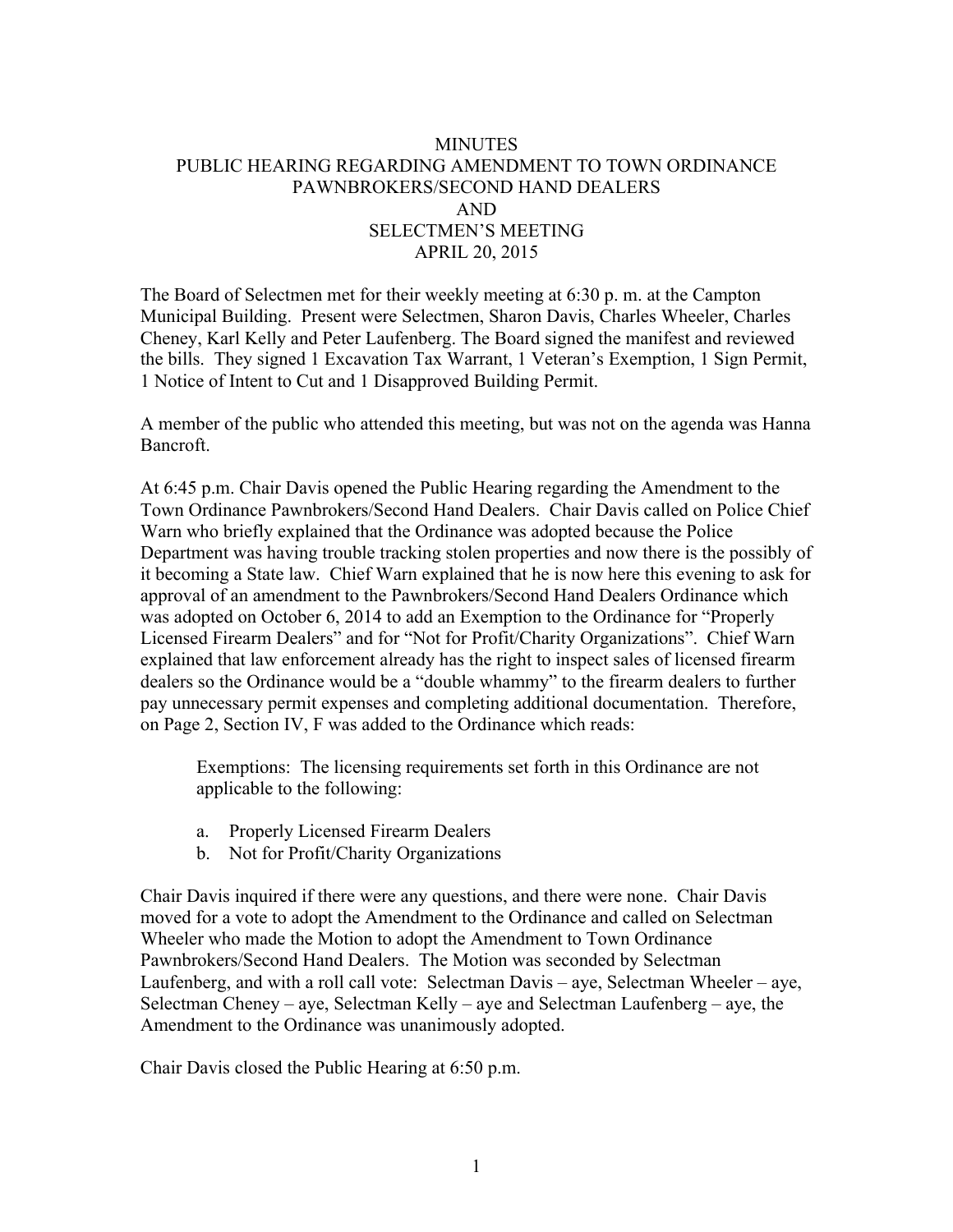Chair Davis inquired if there were any changes to the Selectmen's Meeting Agenda. The only change reflected was that the Selectman did not meet at Bumps Intervale Road due to bad weather; however Chair Davis stated that the site review has been rescheduled for Monday, April  $27^{th}$ , 2015, at 6:30 p.m.

Chair Davis called on Police Chief Warn to present his quarterly update on the Police Department. Chief Warn gave some statistics comparing 2014 police activity log to this time of year being 560 and 2015, up to present is 600. He stated the Blair Bridge complaints have slowed down. The number of arrests for 2014 was 64 and, at present in 2015 the number is at 80. Chief Warn expressed his growing concerns regarding the presence of drug and heroin and commented on an incident at the Campton Post Office during daylight hours while the Post Office was open. Chief Warn stated that he has Sergeant Payer focusing on these concerns for the safety of the community. Chief Warn also stated there are 3 large theft case investigations going on at present, but he could not give any details at this time. Chief Warn informed the Board that prosecutions number are up and he spends anywhere from 30 to 34 hours a week on those duties. As far as the cruisers and equipment, he gave mileage figures to the Board for each vehicle and mentioned suspension issues with the 2013 cruiser. Chief Warn mentioned that focus has now been placed on reducing the weight off the hips of officers by wearing outer vests that can be removed while in the office. The new vests will eliminate 28 pounds of weight off officer's hips. Chief Warn explained that he is having Sergeant Payer wear the vest to try it out first and reported that public feedback has also been favorable. Chief Warn explained that he will be applying for a 50/50 grant to defray the cost of replacing the vests. Chief Warn commented that the officers have been attending training sessions, some being sexual assault and mental illness. Chief Warn informed the Board that the Department presently has 20 open felony investigations. Chief Warn informed the Board that the Department Budget looks good and he briefly reviewed figures.

After Chief Warn's update Selectman Wheeler inquired if the officers carry Narcan. Chief Warn indicated that Narcan training is on the list for future training. Also, the Board inquired if the Chief was advertising for part-time staff. Chief Warn confirmed that he was not advertising at present.

Chief Warn then requested a Non Public Session regarding personnel. Chair Davis, out of courtesy to a member of the public present at this meeting, stated she would like to move forward with Minutes and Correspondence before the public has to be excused for the Board to go into Non Public Session.

Chair Davis continued the meeting and called for a Motion to approve the Minutes of the April 13, 2015 meeting. Selectman Laufenberg made a Motion to approve the Minutes as written. The Motion was seconded by Selectman Wheeler and the Minutes were unanimously approved as written.

Chair Davis called on Ann Marie to review correspondence. Ann Marie distributed a spreadsheet comparison of Tax Collector/ Town Clerks' office hours in various Towns surrounding Campton which Chair Davis requested. Discussion ensued pertaining to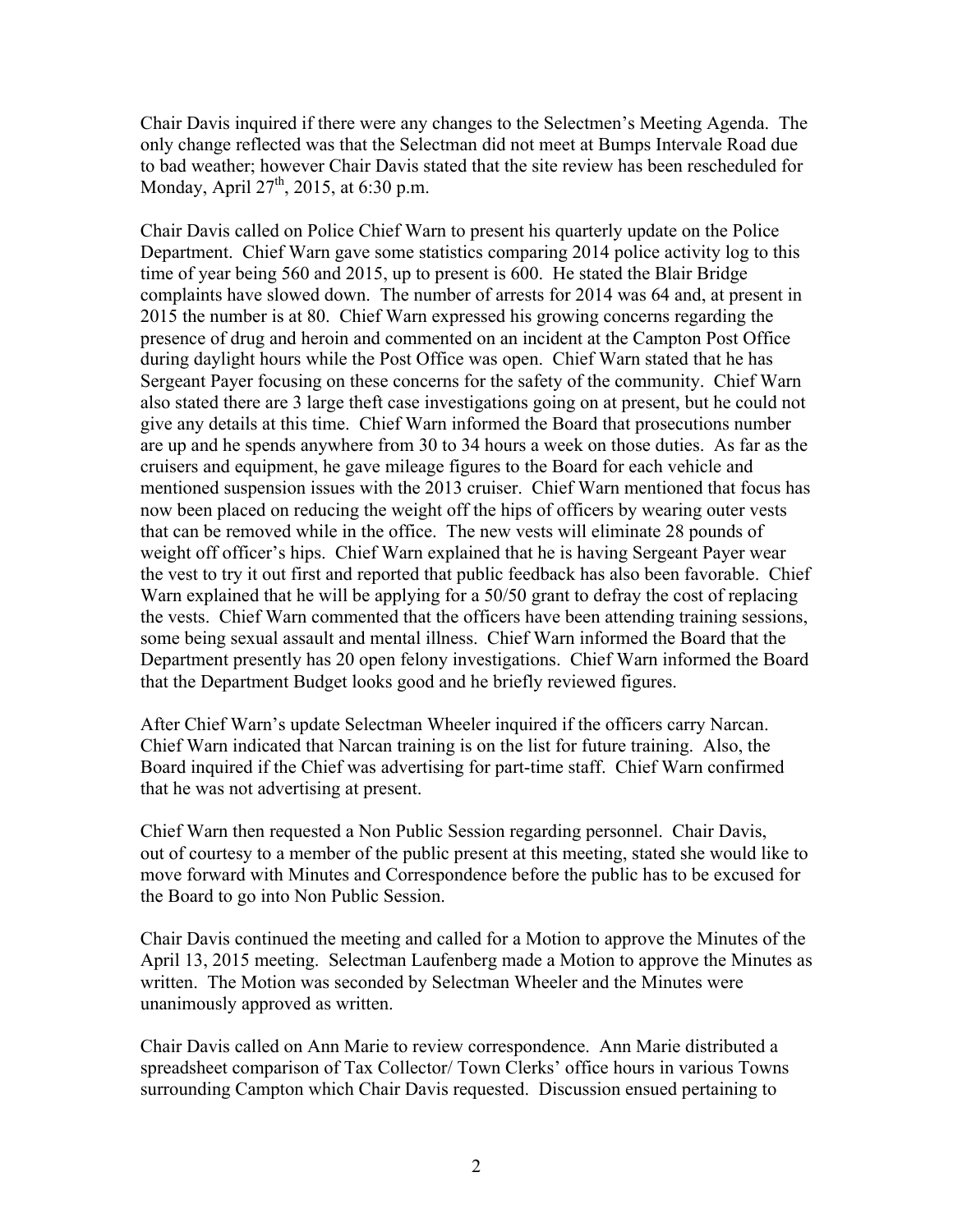Town Clerk/Tax Collector's office hours and issues presented by the public concerning inconvenient hours of the Campton Town Clerk/Tax Collector.

A memo was received from Julie O'Neill, Campton Fire Department Administrative Assistant, indicating that the Board of Fire Commissioners would like to invite the Select Board to attend the next scheduled Fire Commissioners' Meeting on April 27, 2015, at the Fire Department, at 4:30 p.m. The Board of Selectmen respectfully declined; however, presented an option to meet with Campton- Thornton-Ellsworth Boards and the Fire Commissioners at a Campton Board of Selectmen's Meeting. Ann Marie will discuss the option with Julie O'Neill.

Another email was received from Sara Maffei regarding the Economic Development Committee suggesting the Grafton County Economic Development Council be utilized rather than forming Campton's own Economic Development Committee. Selectman Laufenberg stated that the Grafton County Economic Development Council has no Director as yet and it is his intent to go forward with forming our own Committee. Ann Marie mentioned that Senator Jeannie Forrester would be interested in participating; however, she will not be available until July.

Ann Marie stated that Ron Reynolds has provided a resume for the position of Deputy Emergency Operations Center (EOC) Director. No other interested party has applied. Ann Marie indicated Ron Reynolds is very knowledgeable in the technical field and has been attending all EOC meetings and his experience, as indicated on his resume, is very impressive. After brief discussion, Selectman Wheeler made a Motion to appoint Ronald Reynolds Deputy Emergency Operations Center Director for a one year term. The Motion was seconded and unanimously approved.

Ann Marie indicated that notice was received from Central Signal Corporation indicating that the only contact person for the Blair Covered Bridge that they have on file is Kelly Bolger. After discussion, and confirmation from Police Chief Warn, the Board unanimously agreed that Central Signal Corporation calls should go through Police dispatch.

Ann Marie indicated that a Memorandum of Understanding was received from the American Red Cross permitting the Red Cross to store the Red Cross vehicle at the Campton Municipal Building complex. It was specified in the Memorandum of Understanding that only the Road Agent and Crew personnel are authorized to move the vehicle to a different location on the property, if necessary to facilitate the mission of the Road Agent and Crew. Road Agent and Crew personnel are not authorized to move the vehicle off the property without providing formal notice. Ann Marie read the list of items stored in the Red Cross vehicle for emergency purposes, some being Gatorade, cold cups, plastic silverware, blankets, cots, liquid cambro, and water.

North Country Scenic Byways Council is holding a public hearing to receive comments on the draft corridor management plans for the River Heritage Trail and the Presidential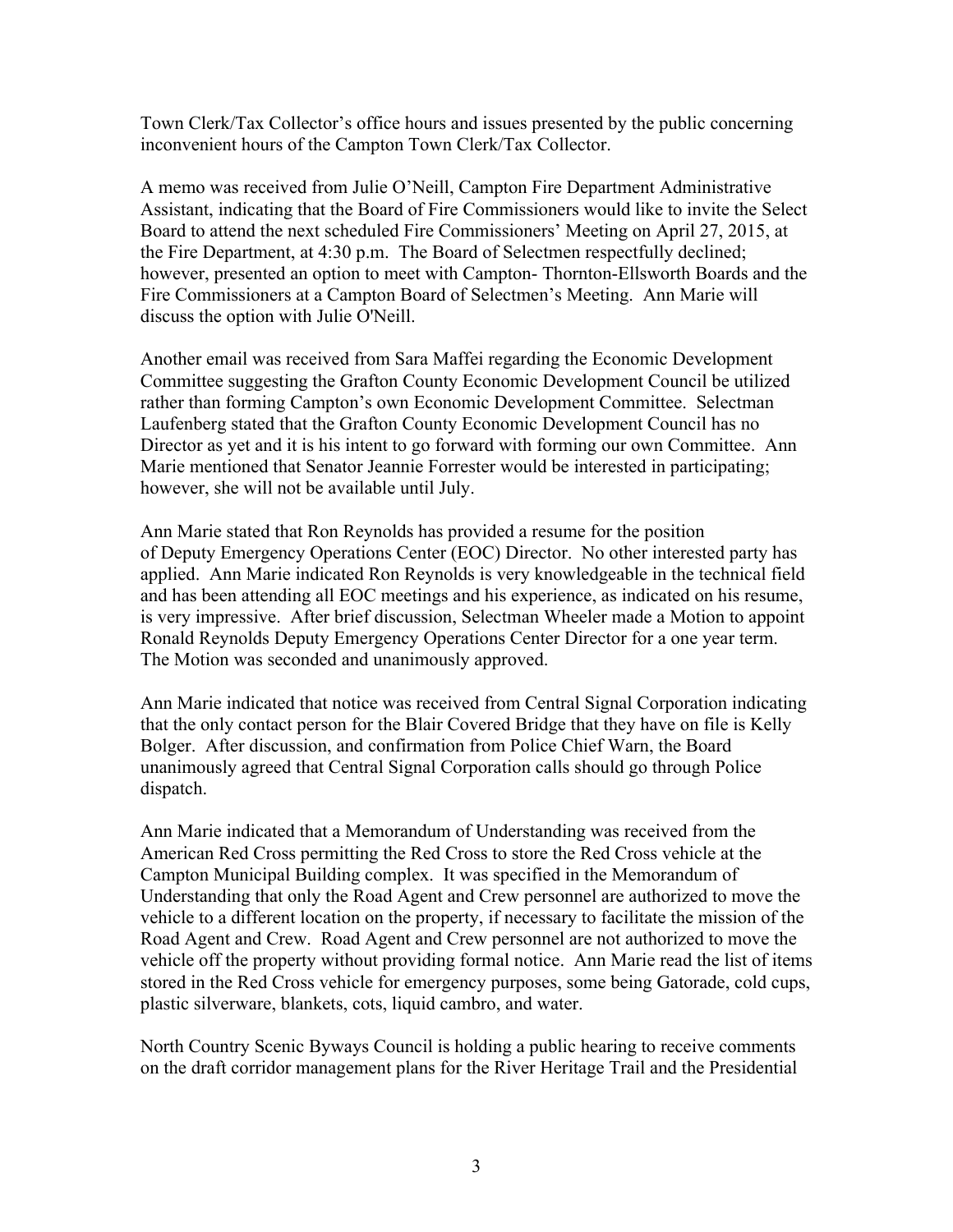Range Trail, scheduled for Thursday, April 23, 2015, at 3:00 p.m., at Lincoln Town Hall, 148 Main Street, Lincoln, NH.

There was no further correspondence so Chair Davis continued with Other Business – Selectmen's Input. Board members had no other business. Chair Davis called on Ann Marie who indicated that Mary Durgin did some research and the next eligible individual in Campton for the Boston Cane is Edna O'Brien. She is presently the oldest resident. Mary Durgin is waiting to hear from Edna O'Brien's son as to when arrangements can be made to present the Boston Cane to her.

Ann Marie inquired if the Board would like to make appointments with individuals who received tax lien letter. The Board confirmed that only those property owners who are in jeopardy are the individuals the Board would like to meet with. Ann Marie confirmed that Hannah Joyce, Town Clerk/Tax Collector is scheduled to meet with the Board on April 27<sup>th</sup>. Ann Marie confirmed that letters have gone out to property owners who need to make appointments to meet with the Board.

Chair Davis called on Selectman Laufenberg who informed the Board that Becket School filed their Site Plan. They met with the abutters and Charles Brosseau and the Planning Board. Becket School confirmed that they will not be applying for a tax exemption. Selectman Laufenberg confirmed the Planning Board was satisfied and the Site Plan Review it has been approved by the Planning Board.

Chair Davis then called on Selectman Cheney who indicated that he had viewed the site on Bumps Intervale. Other members of the Board also confirmed they viewed the site previous to the formally scheduled date of April 20<sup>th</sup> for the entire Board to visit the site. Discussion ensued and it was unanimously agreed to cancel the rescheduled date of 4/27/15 and also agreed to have Ann Marie draft a letter to Mrs. Merrill and Mr. Mann (for the Board Chair to review before mailing) confirming the Boards findings and decision.

There being no further Other Business- Selectmen's Input, Chair Davis made a Motion to go into Non Public Session under RSA 91-A:3 ll(c) regarding a personnel matter. The Motion was seconded by Selectman Wheeler and with a roll call vote: Selectman Davis –aye, Selectman Wheeler – aye, Selectman Cheney – aye, Selectman Kelly – aye, and Selectman Laufenberg – aye, the Board went into Non Public Session at 7:40 p.m. The Board came out of Non Public Session at 7:55 p.m.

Chair Davis continued the regular meeting and called on Selectman Wheeler who made a Motion to seal the Non Public Minutes. The Motion was seconded by Selectman Laufenberg and with a roll call vote: Selectman Davis – aye, Selectman Kelly – aye, Selectman Wheeler – aye, Selectman Laufenberg – aye, and Selectman Cheney – aye, the Non Public Minutes were sealed.

There being no further business, Chair Davis declared the meeting adjourned at 7:56 p.m.